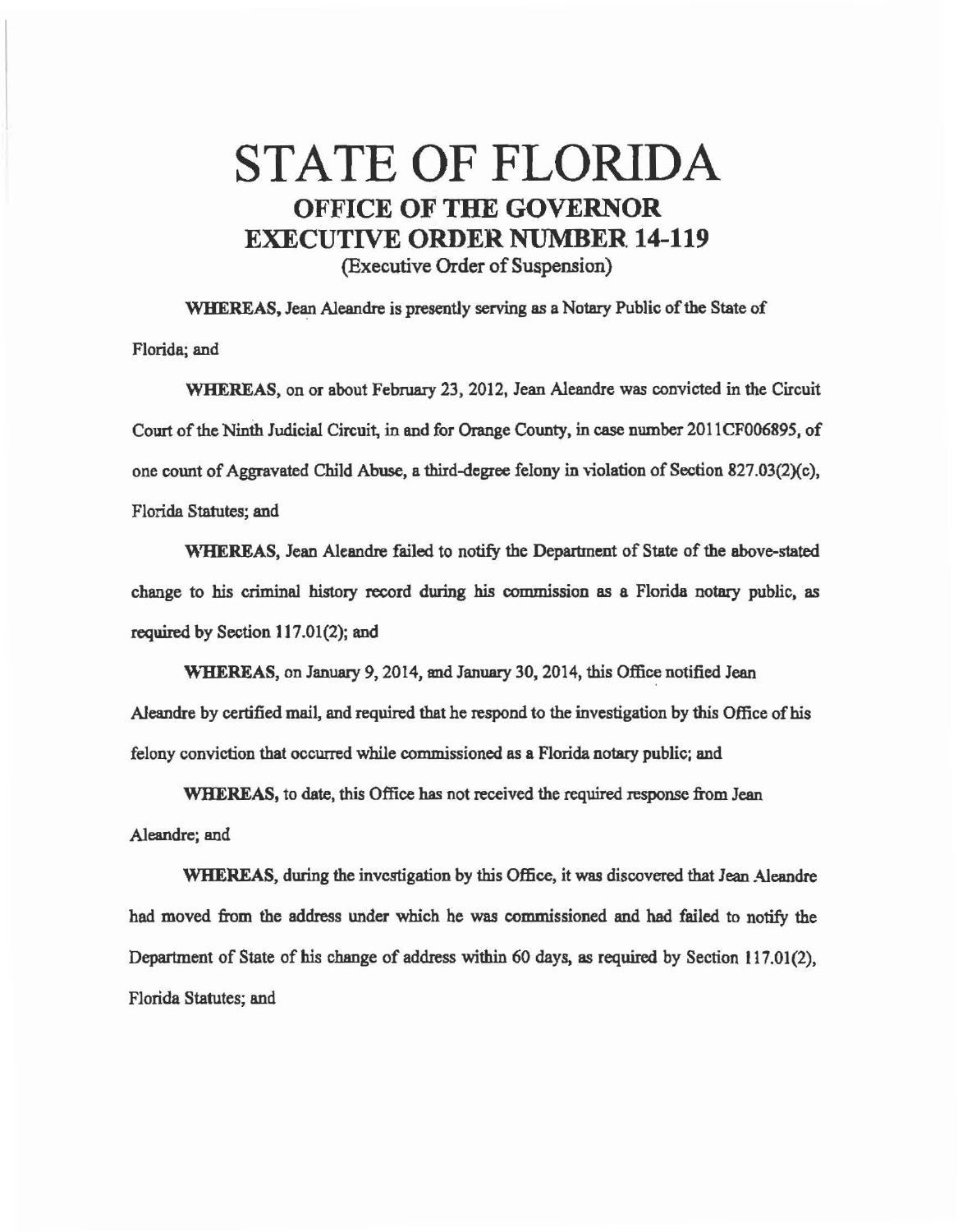WHEREAS, the Governor is authorized by Article IV, Section 7 of the Florida Constitution to suspend from office by executive order an appointed public official. for the commission of a felony; and

WHEREAS, it is in the best interests of the citizens of the State of Florida that Jean Aleandre be immediately suspended from the public office, which be now holds, upon the grounds set forth in this Executive Order;

NOW, THEREFORE, I, RICK SCOTT, Governor of Florida, pursuant to Article IV, Section 7 of the Florida Constitution and Section 117.01(4), Florida Statutes, find and state as follows:

- A. Jean Aleandre is a duly appointed Notary Public of the State of Florida, pursuant to Section 117.01, Florida Statutes.
- B. Jean AJeandre is commissioned as a Florida notary public from April 20, 2010, through April 19, 2014.
- C. Jean Aleandre was convicted of a felony in Orange County in 2012, while commissioned as a Florida notary public.
- D. Jean AJeandre failed to notify the Department of State of the change to his criminal history record following his felony conviction in Orange County in 2012, as required by Section 117.01(2), Florida Statutes.
- E. Jean Aleandre failed to notify the Department of State within 60 days of his change of address, in violation of Section 117.01(2), Florida Statutes.
- F. Jean Aleandre refused to cooperate or respond to an investigation of notary misconduct by the Executive Office of the Governor. as required by Section  $117.01(4)(c)$ , Florida Statutes.